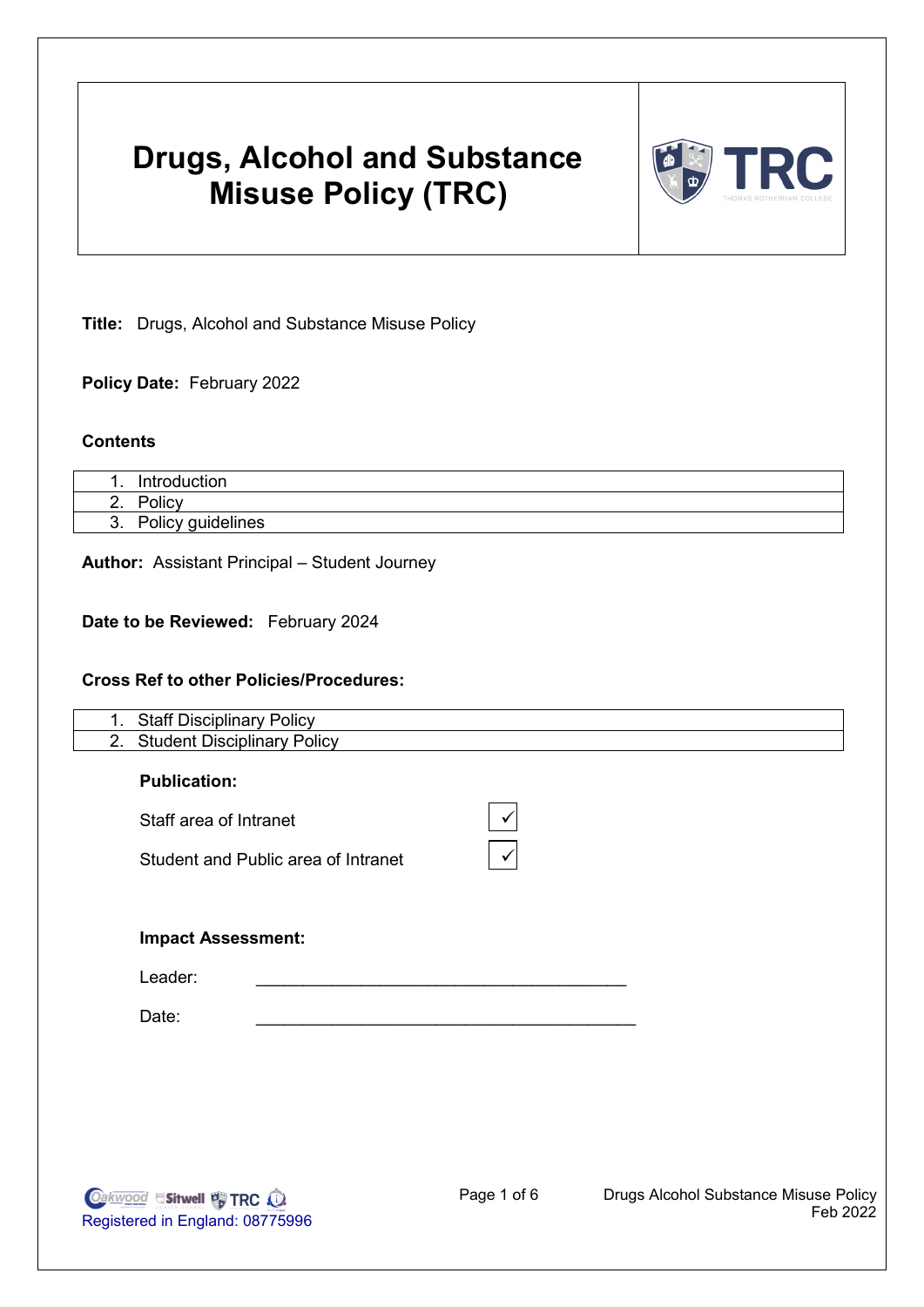### **1. Introduction**

As an educational institution the College has a responsibility to provide a healthy and safe environment for both staff and students. We endeavour to increase our knowledge and understanding in all fields including the use and misuse of drugs, alcohol and legal highs.

Current research indicates that the use of drugs, both legal and illegal, has risen amongst young people. As part of the College's care and welfare of its staff and students we believe we have to share the responsibility with parents and the community to educate our students about the risks and consequences of drug and alcohol use and misuse, encouraging students to make healthy informed choices.

Our commitment

- Upholding other policies already in place ie Health and Safety, Disciplinary, First Aid.
- Providing a safe and healthy environment which is conducive to education.
- Educating students on the dangers of drug and alcohol misuse.
- Ensure a consistent approach to managing drug and alcohol related incidents
- Ensure that staff and students experiencing difficulties with drugs or alcohol are provided with appropriate internal support and referred to external support agencies as appropriate.
- Liaising with local services as necessary to provide support for staff and students.

### **2. Policy**

Thomas Rotherham College takes a zero-tolerance approach to drugs and alcohol and strongly discourages the use of any drugs that are classified as illegal or have the potential to affect adversely or alter the way a person behaves, feels, sees or thinks. This includes legal highs. There would be no place for such substances within the College environment.

#### **Definitions**

For the purposes of this policy, a "drug" is defined as any substance which, when ingested, alters perception and the way the body works. This definition includes but is not limited to:

- All illegal substances
- Alcohol
- Solvents
- Medicines
- Legal highs

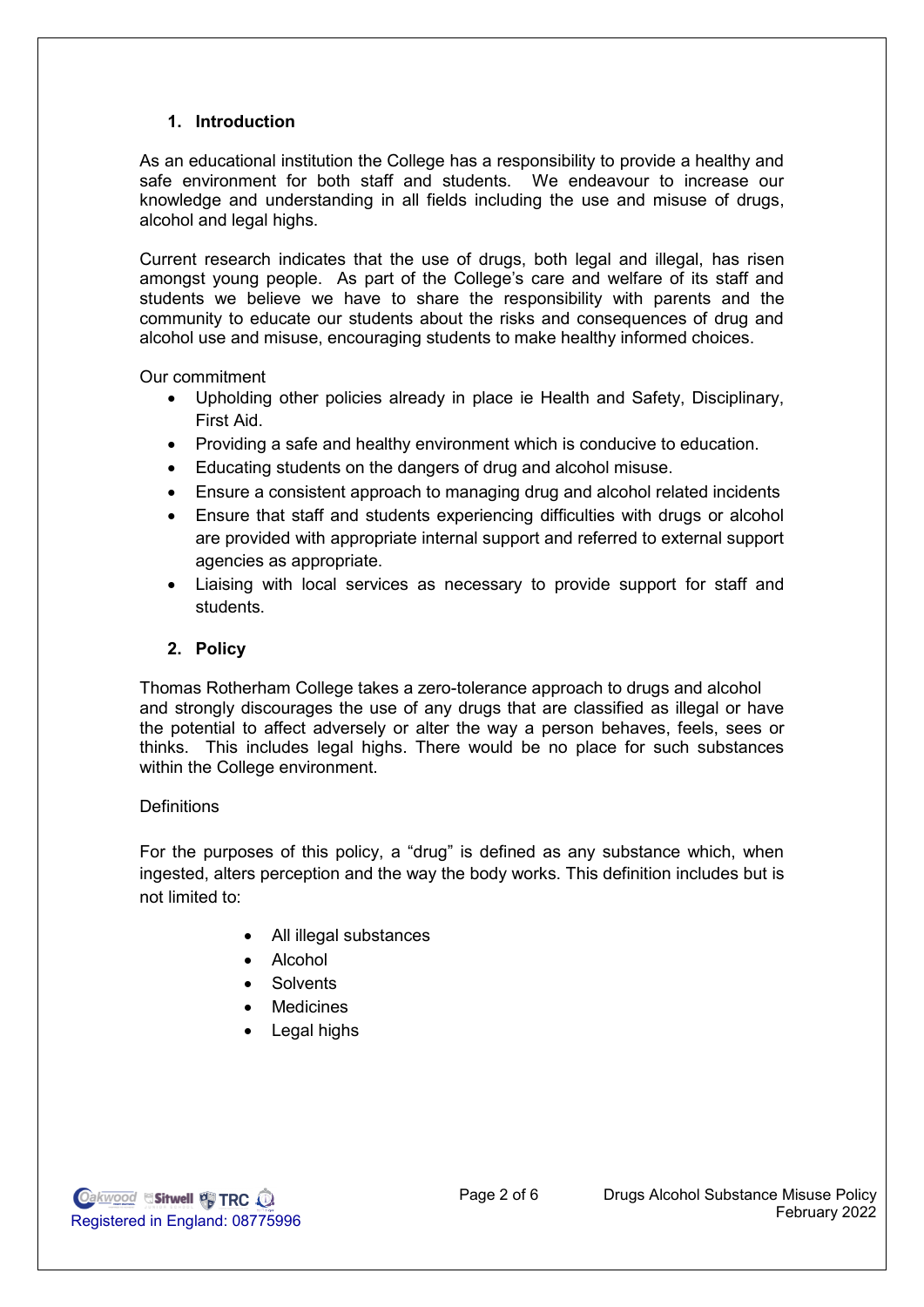Student responsibility

- Ensuring they do not bring illegal or prohibited drugs or alcohol onto college premises or whilst engaged in any offsite activity representing the college.
- Ensuring they do not take drugs or consume alcohol whilst travelling to or from college

Staff responsibility

- Ensuring they do not bring illegal or prohibited drugs or alcohol onto college premises or whilst engaged in any offsite activity representing the college.
- Ensuring they do not take drugs or consume alcohol whilst travelling to or from college
- Reporting for work, and remaining throughout the day, in a fit and safe condition to carry out their duties.

Where there is a breach of the above:

- Staff members found to be under the influence of drugs or alcohol whilst on college premises will be asked to leave site immediately, as a neutral act, pending an investigation. Any disciplinary action will follow the Trust procedures.
- Staff members found to be under the influence of drugs or alcohol whilst engaged in offsite activities representing the College may be subject to disciplinary action following the Trust procedures, after investigation.
- Visitors to the college found to be under the influence of drugs or alcohol on college grounds will be escorted from the premises.
- Unless it is a medical emergency, or where there is aggressive or threatening behaviour, students found to be under the influence of drugs or alcohol whilst on college premises will be escorted to Student Services/Security Office/SLT office. If necessary, a search will be conducted. The student's parent/carer will be contacted and asked to remove the student from the premises.

#### Staff training

• Staff will receive information, guidance and ongoing training relating to drug misuse at regular intervals.

#### Student guidance

• All students will receive age appropriate guidance on drugs and alcohol as part of the tutorial programme.

#### **Smoking**

• The college is a smoke free environment. This includes all buildings, playing fields car parks and communal areas. A designated Smoking Shelter is

**Oakwood Sitwell W TRC OA** Registered in England: 08775996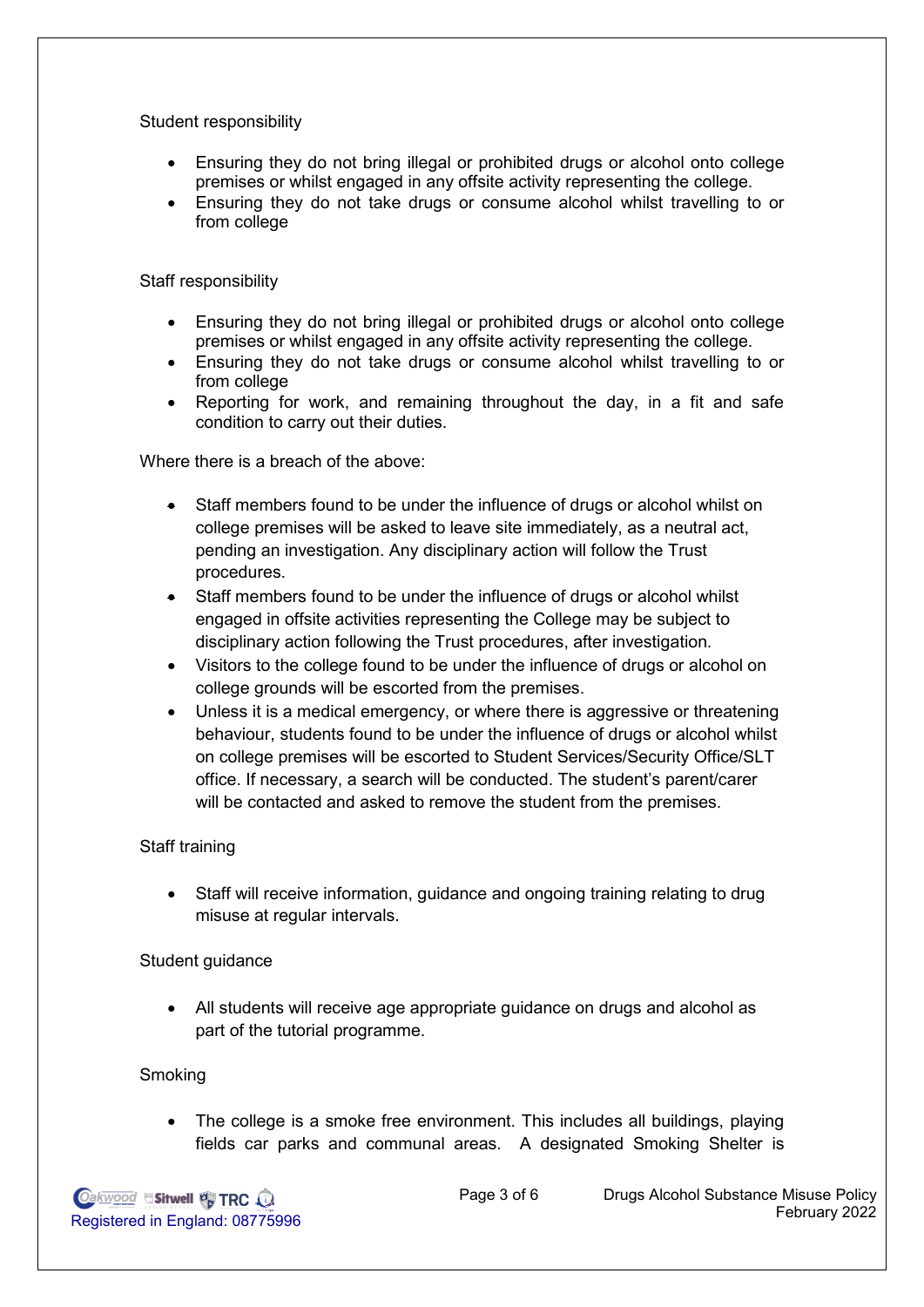provided for staff, students and visitors. The Shelter is located adjacent to the Chancellor's Court car park.

Legal drugs and prescribed medicines

We understand that some staff or students may require medications that have been prescribed by a doctor or other health professional.

• Prescribed medication may be brought onto the premises if the prescription requires it to be administered during the College day. It must be in the original container as dispensed and senior leaders may ask to examine said medication and/or the dispensing container.

## **Solvents**

• Staff and students are not permitted to bring solvent-based products onto the premises for the purposes of misuse.

## Controlled substances

The College has a zero-tolerance policy towards illegal drugs.

- Following the identification and confiscation of a controlled substance, a staff member will seal the sample in a plastic bag and include details of the date, time of the confiscation, name of the student and the name of any witness.
- The staff member will store the sample in a secure location in Student Services and complete the incident log.
- The incident will be reported immediately to the police who will advise or deal with it in-line with agreed protocols. If required, the College will provide the name of the student from whom the drugs were taken.
- Any further measures will be undertaken in line with the College's Discipline and Safeguarding Policies.
- Where controlled substances are found on college trips, staff should contact SLT/safeguarding for advice.

## 3. **Protocols**

Medical emergencies

- In drug related medical emergencies, trained first aiders will be summoned via main reception.
- Following assessment by the First Aider, a decision will be made as to whether an ambulance will be called.

**Oakwood Sitwell & TRC O.** Registered in England: 08775996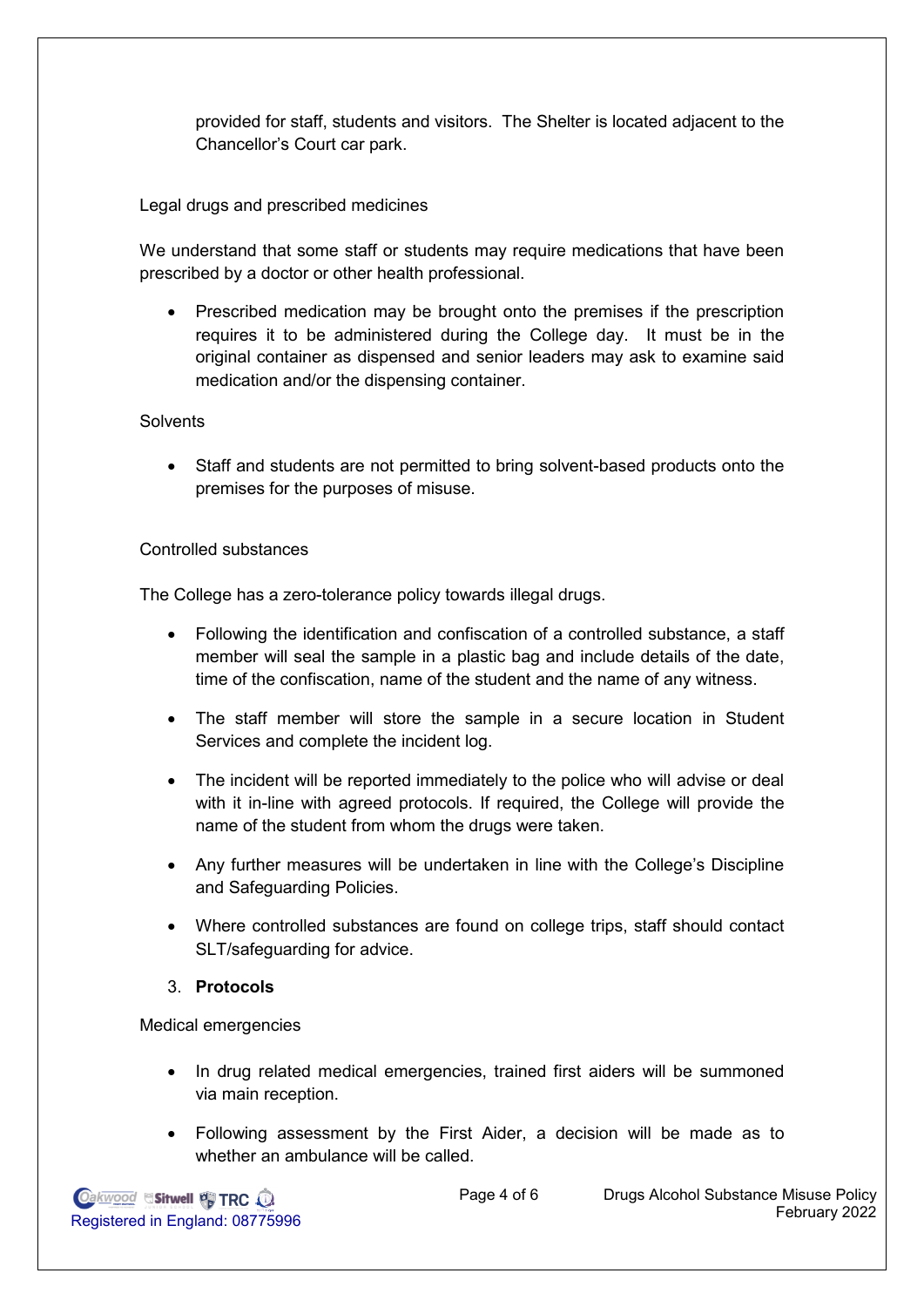Threatening behaviour

- Aggressive and threatening behaviour by students or staff under the influence of drugs or alcohol will be dealt with in-line with staff/student discipline policy or the Trust disciplinary procedures.
- Any student, staff member or visitor displaying aggressive and/or threatening behaviour may be removed from the premises and the police may be contacted

## Searches

- SLT/safeguarding staff may use common law to search students for any item with their consent.
- SLT/safeguarding staff are authorised by the Head of College to search for any prohibited item if they have reasonable grounds for suspecting that the student is in possession such an item. Any student refusing to co-operate will be suspended pending investigation. This may result in disciplinary action or losing their place at the College.

Students may be required to:

- Turn out their pockets
- Open and empty backpacks or bags
- Remove outer clothing including hats, gloves, footwear, coats and scarves.
- Where practicable, students will be searched in the presence of two members of SLT/safeguarding staff. Where a search involves female students then a female member of SLT should be present.
- The staff member carrying out the search may confiscate anything suspected to be a prohibited item. This includes "legal highs" and other potentially harmful materials which cannot immediately be identified.

## Support

• The College understands that the misuse of drugs and alcohol can often be a sign of underlying issues; therefore, where practicable, staff and students experiencing difficulties with drugs or alcohol will be provided with appropriate internal support and referred to external support agencies as appropriate.

## **Discipline**